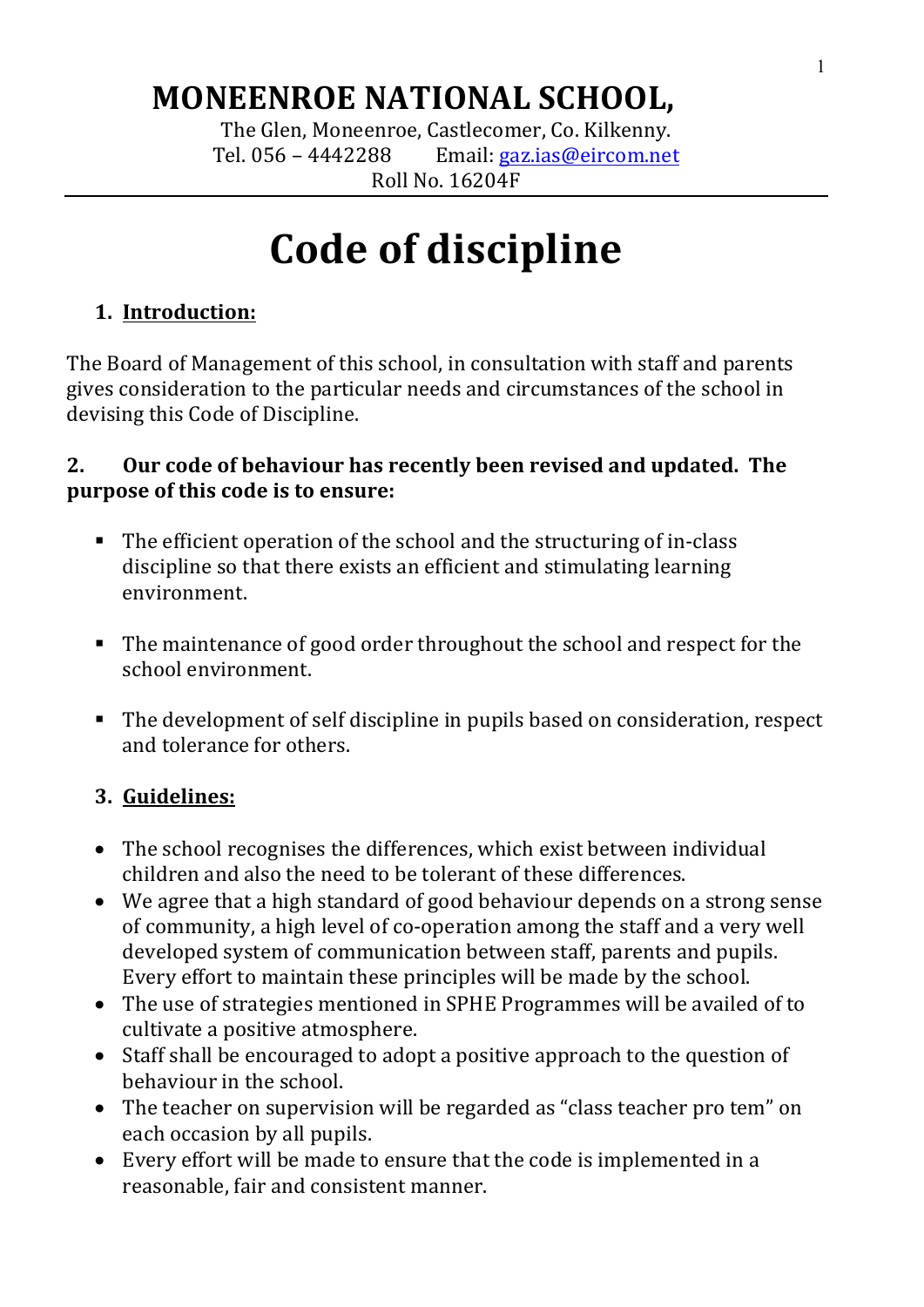- Any form of behaviour that interferes with the rights of others to learn and to feel safe is unacceptable. The following steps will be taken when children behave inappropriately:
- 1. Reasoning with pupil
- 2. Verbal reprimand, including advice on how to improve
- 3. Temporary separation from friends/peers and may include being sent to another class
- 4. Note in homework journal to parents
- 5. Detention during breaks
- 6. Withdrawal of privileges
- 7. Extra exercises to write out
- 8. Meeting with parents
- 9. Pupils who misbehave frequently may not be allowed to participate in school outings for their own safety and that of other pupils
- 10. Where a single incident is deemed to be of a very serious nature where a pupil is persistently in breach of the code of discipline, and the above procedures have been followed, the case may, at the discretion of the Principal, be referred to the "Board of Management

### **4. General school rules:**

- $\cdot$  I will come to school when I am supposed to and be on time.
- $\cdot$  I will stay in school until closing time unless I have a note signed by my parents or they have spoken directly to the school.
- $\cdot$  I will treat everybody in the school with respect and courtesy.
- $\cdot$  I will do my schoolwork and homework to the best of my ability.
- $\cdot$  I will be honest to myself, my teachers and my fellow pupils.
- $\cdot$  I understand that bullying is forbidden I will not call names, hurt, threaten or ignore others.
- $\cdot$  I will not engage in any behaviour that is hurtful (including bullying, harassment, discrimination or victimisation).
- $\cdot$  I will respect the property of the school and of others and keep my desk, classroom and my school clean and tidy.
- $\cdot$  I will walk quietly and behave properly in the school corridors and toilets.
- $\cdot$  When the bell rings I will line up immediately and quietly in an orderly manner.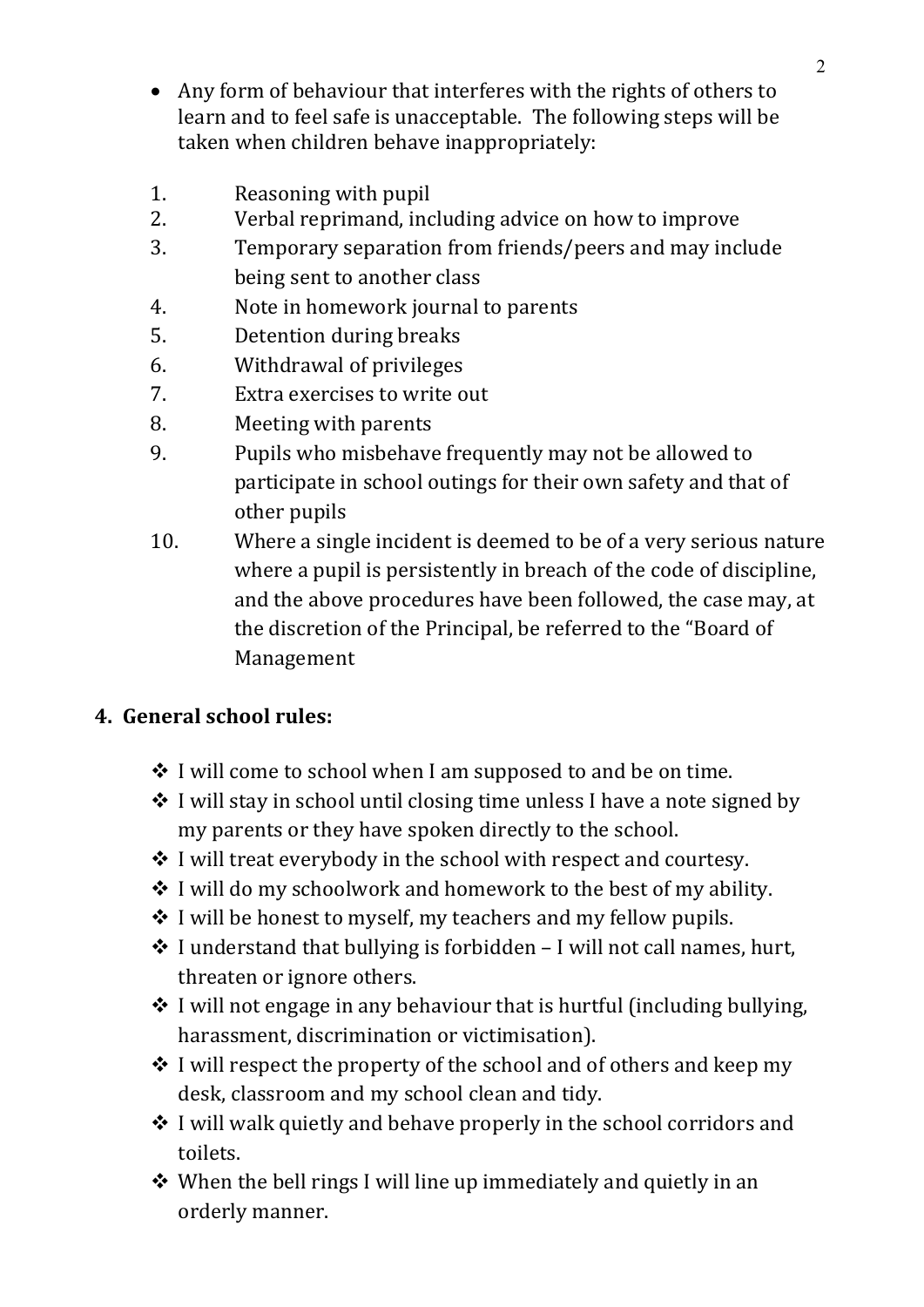- $\cdot$  I will wear the full school uniform as required (Trousers/Pinafore/Shirt & Tie, School Jumper with crest or PE Uniform on certain days).
- $\div$  I will behave safely in the playground.
- $\div$  I will not use bad language.
- $\triangleleft$  I will not use chewing gum.
- $\cdot$  I understand the use of mobile phones is forbidden in school or during school related activities.
- $\div$  I will follow these rules at all times in the school and on school related activities.
- $\cdot$  Children must show respect to staff, fellow pupils and school visitors at all times. Rough play, bullying, jeering and foul or abusive language will not be tolerated.
- ❖ Children will show pride in their school by respecting school property and that of their school friends.
- $\triangle$  Children are expected to keep their persons and property neat and tidy
- $\cdot$  Children must play only in the designated areas and may not leave the premises during school hours without permission.
- $\div$  Children must be truthful and honest at all times in word and deed.
- ❖ Children will enter and leave the school in an orderly manner. Climbing trees, perimeter walls, etc., is not allowed.
- $\cdot$  Children must be mindful of the safety of others both at work and play. Throwing any items, such as pencils, stones, etc., is strictly forbidden.
- $\cdot$  In their own interest and that of their fellow pupils, children will pay attention in class, and try their best at homework at all times.
- $\triangleleft$  Chewing gum is strictly prohibited.

### **5. Strategies for creating a positive attitude:**

- 1. A quiet word of approval.
- 2. A comment in a pupil's workbook or copybook.
- 3. Praise in front of class group.
- 4. A small prize to mark an achievement.
- 5. Merit marks / stickers / stars / Pupil of the Week Cert.
- 6. A mention of praise to parents, verbal or in written communication in the homework diary.
- 7. A mention of praise at the Whole School Assembly.